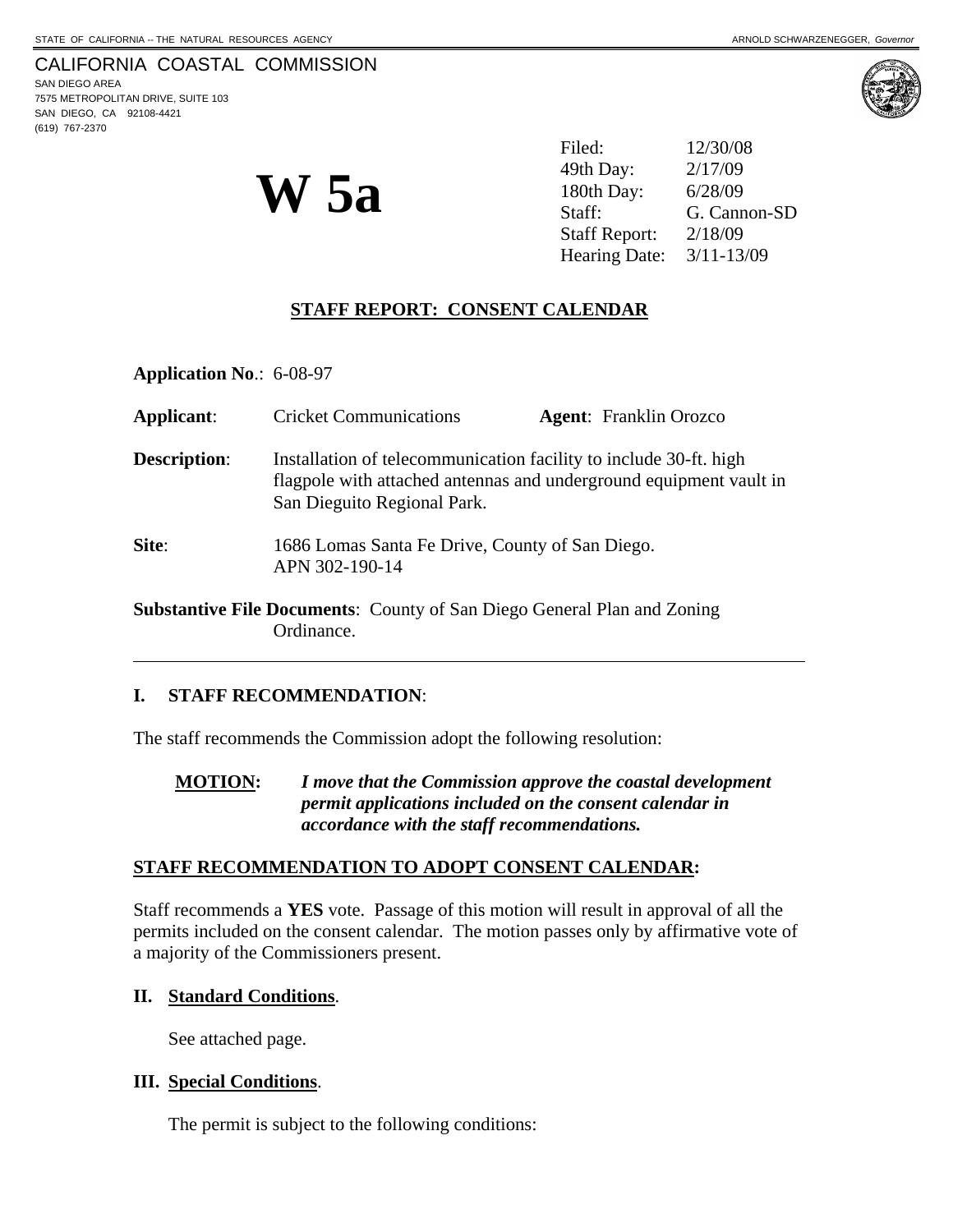1. Co-Location of Future Antennae. PRIOR TO THE ISSUANCE OF THE COASTAL DEVELOPMENT PERMIT, the applicant shall agree in writing to cooperate with other communication companies in co-locating additional antennae and/or equipment on the project site in the future, providing such shared use does not impair the operation of the approved facility. Upon the Commission's request, the permittee shall provide an independently prepared technical analysis to substantiate the existence of any practical technical prohibitions against the operation of a co-use facility.

2. Future Redesign. PRIOR TO THE ISSUANCE OF THE COASTAL

DEVELOPMENT PERMIT, the applicant shall agree in writing that where future technological advances would allow for reduced visual impacts resulting from the proposed telecommunication facility, the applicant agrees to make those modifications which would reduce the visual impact of the proposed facility. In addition, if in the future the facility is no longer needed, the applicant agrees to abandon the facility and be responsible for removal of all permanent structures, and restoration of the site as needed to re-establish the area consistent with the character of the surrounding vegetation. Before performing any work in response to the requirements of this condition, the applicant shall contact the Executive Director of the California Coastal Commission to determine if an amendment to this coastal development permit is necessary.

#### **IV. Findings and Declarations.**

The Commission finds and declares as follows:

**A. Detailed Project Description/History**. The proposed development involves the installation of a wireless telecommunications facility within San Dieguito County Regional Park. The antennas of the facility are proposed to be hidden within a 30 ft.-high flagpole that will be installed just beyond the fence line of an existing baseball field, adjacent to the scoreboard. The equipment building in support of the wireless facility will be placed within an underground vault to be located approximately 100 ft. south of the flagpole/antenna structure. Both the flagpole and the underground vault will be located in a disturbed portion of the park that does not contain environmentally sensitive habitat. While the flagpole will be visible to park visitors, it will not appear as anything other than a flagpole associated with a baseball field. In addition, views of the flagpole within the park will also be sporadic in that most of the park consists of varied hills containing extensive and mature native and non-native vegetation including large eucalyptus trees.

San Dieguito County Regional Park is a 124-acre park located approximately 2 ½ miles east of the shoreline at the northeast intersection of Lomas Santa Fe Drive and Highland Drive. The existing baseball field is located in the park close to the intersection of Lomas Santa Fe and Highland Drives. No views exist across the site of the ocean or shoreline. No adverse impacts to coastal resources are anticipated.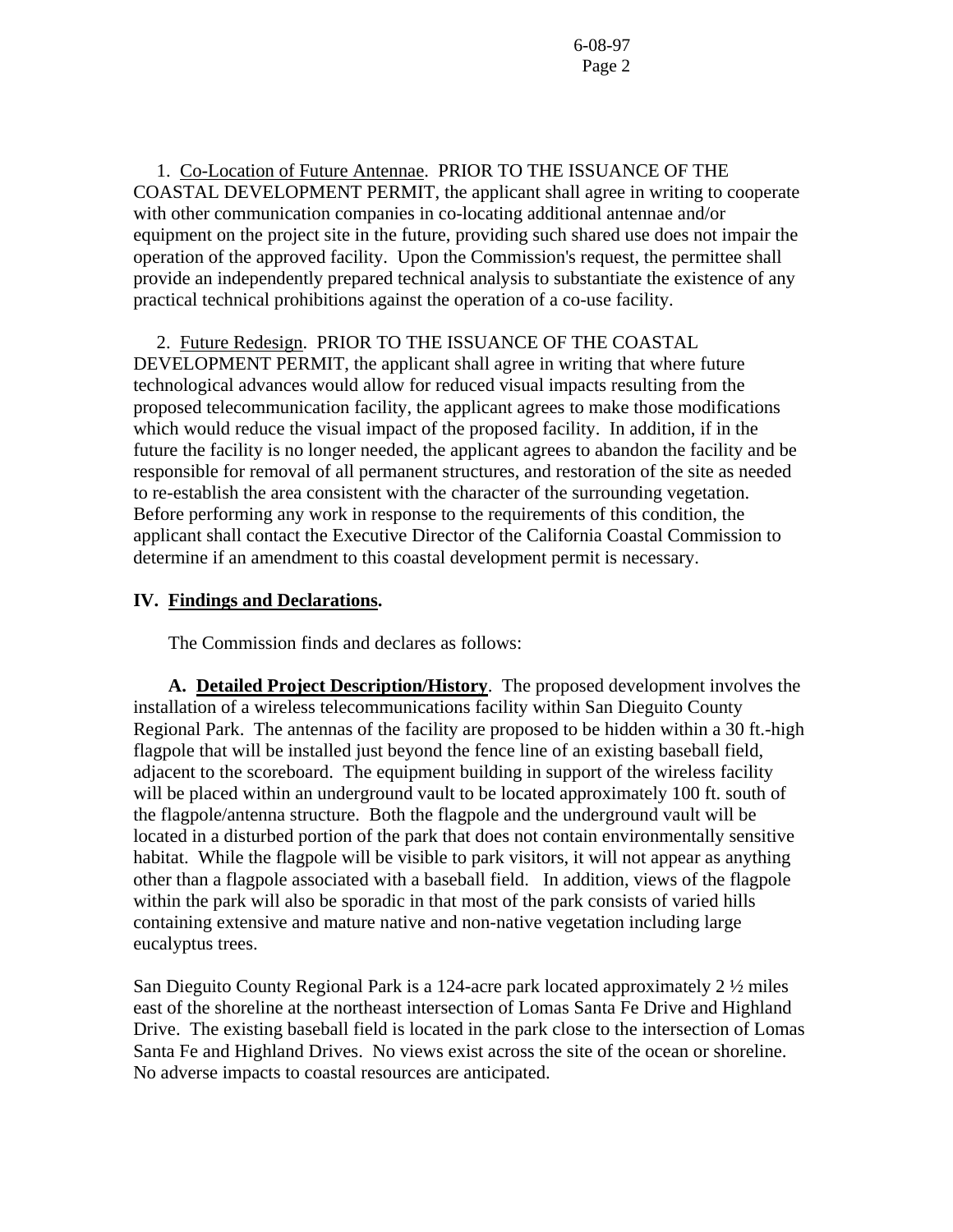Special Condition #1 requires that the applicant submit a written statement agreeing to cooperate with other communication facilities in co-locating additional antenna on the proposed development, unless the applicant can demonstrate a substantial technical conflict to doing so. Special Condition #2 requires the applicant to submit a written statement agreeing to remove the structures and restore this site in the future should technological advances make this facility obsolete. In this way, it can be assured that the proliferation of these types of facilities can be limited to appropriate locations, and that the area will not be littered with outdated and obsolete facilities in the future.

The County of San Diego does not have a local coastal plan and, therefore, Chapter 3 policies of the Coastal Act is the standard of review.

 **B. Biological Resources**. Coastal Act policies 30240 and 30251 restrict the alteration of natural landforms and protect sensitive habitats. Section 30231 of the Coastal Act requires that coastal waters are protected and runoff minimized. The proposed development will not have an adverse impact on any sensitive habitat and will not result in erosion or adverse impacts to water quality. Thus, the project is consistent with the resource protection policies of Chapter 3 of the Coastal Act.

 **C. Community Character /Visual Quality.** The development will be incorporated as flagpole feature within an existing improved baseball/sports field, and, as conditioned, will be compatible with the character and scale of the surrounding area and will not impact public views. Therefore, the Commission finds that the development, as conditioned, conforms to Section 30251 of the Coastal Act.

**D. Local Coastal Program.** The County of San Diego does not have a certified LCP at this time. Thus, the Coastal Commission retains permit jurisdiction in this community and Chapter 3 of the Coastal Act remains the legal standard of review. As conditioned, the proposed development is consistent with Chapter 3 of the Coastal Act. Approval of the project, as conditioned, will not prejudice the ability of the County of San Diego to prepare a Local Coastal Program that is in conformity with the provisions of Chapter 3.

 **E. California Environmental Quality Act**. As conditioned, there are no feasible alternatives or feasible mitigation measures available which would substantially lessen any significant adverse effect which the activity may have on the environment. Therefore, the Commission finds that the proposed project, as conditioned to mitigate the identified impacts, is the least environmentally damaging feasible alternative and is consistent with the requirements of the Coastal Act to conform to CEQA.

## **STANDARD CONDITIONS:**

1. Notice of Receipt and Acknowledgment. The permit is not valid and development shall not commence until a copy of the permit, signed by the permittee or authorized agent, acknowledging receipt of the permit and acceptance of the terms and conditions, is returned to the Commission office.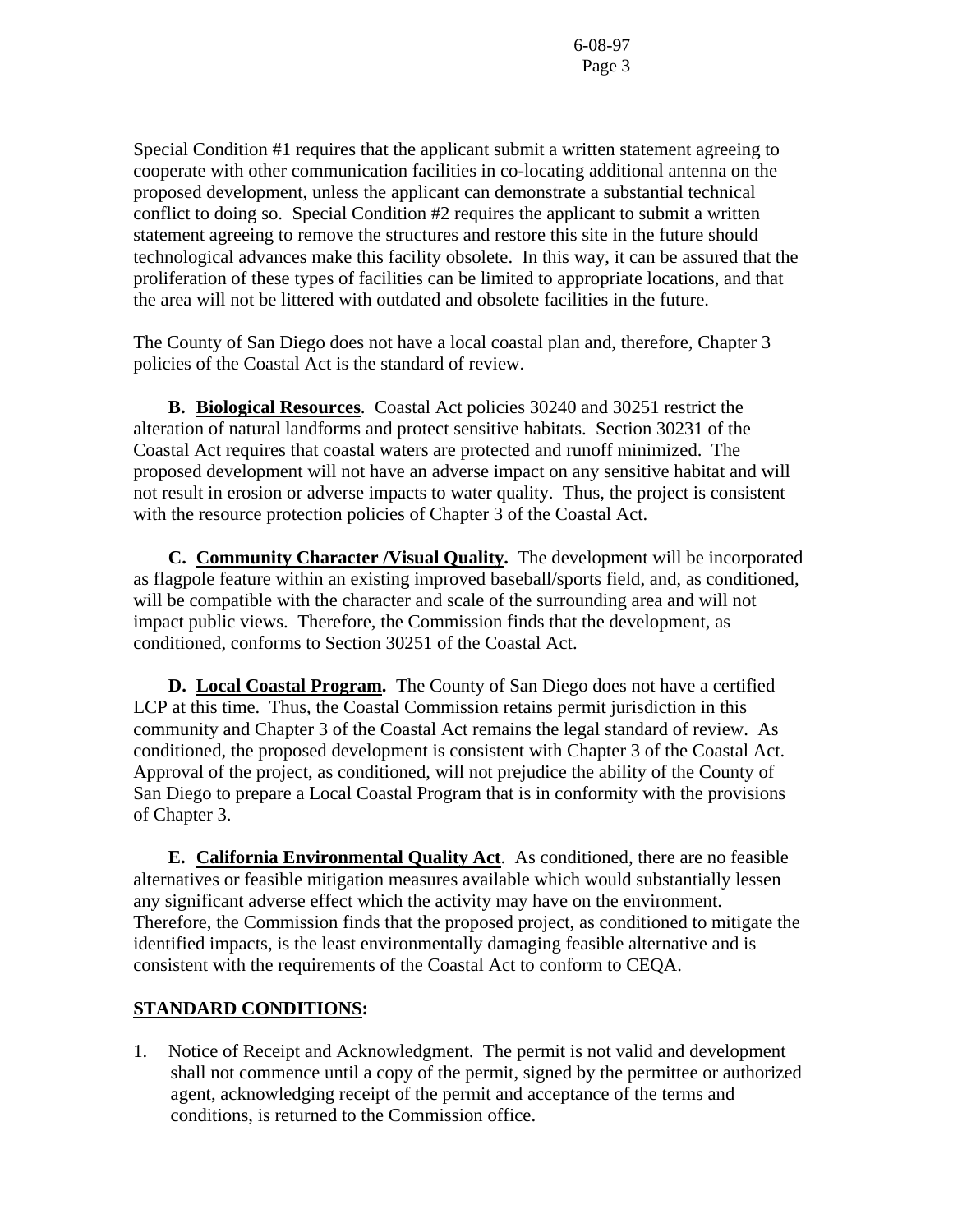- 2. Expiration. If development has not commenced, the permit will expire two years from the date on which the Commission voted on the application. Development shall be pursued in a diligent manner and completed in a reasonable period of time. Application for extension of the permit must be made prior to the expiration date.
- 3. Interpretation. Any questions of intent or interpretation of any condition will be resolved by the Executive Director or the Commission.
- 4. Assignment. The permit may be assigned to any qualified person, provided assignee files with the Commission an affidavit accepting all terms and conditions of the permit.
- 5. Terms and Conditions Run with the Land. These terms and conditions shall be perpetual, and it is the intention of the Commission and the permittee to bind all future owners and possessors of the subject property to the terms and conditions.

(G:\San Diego\Reports\2008\6-08-097 Cricket.doc)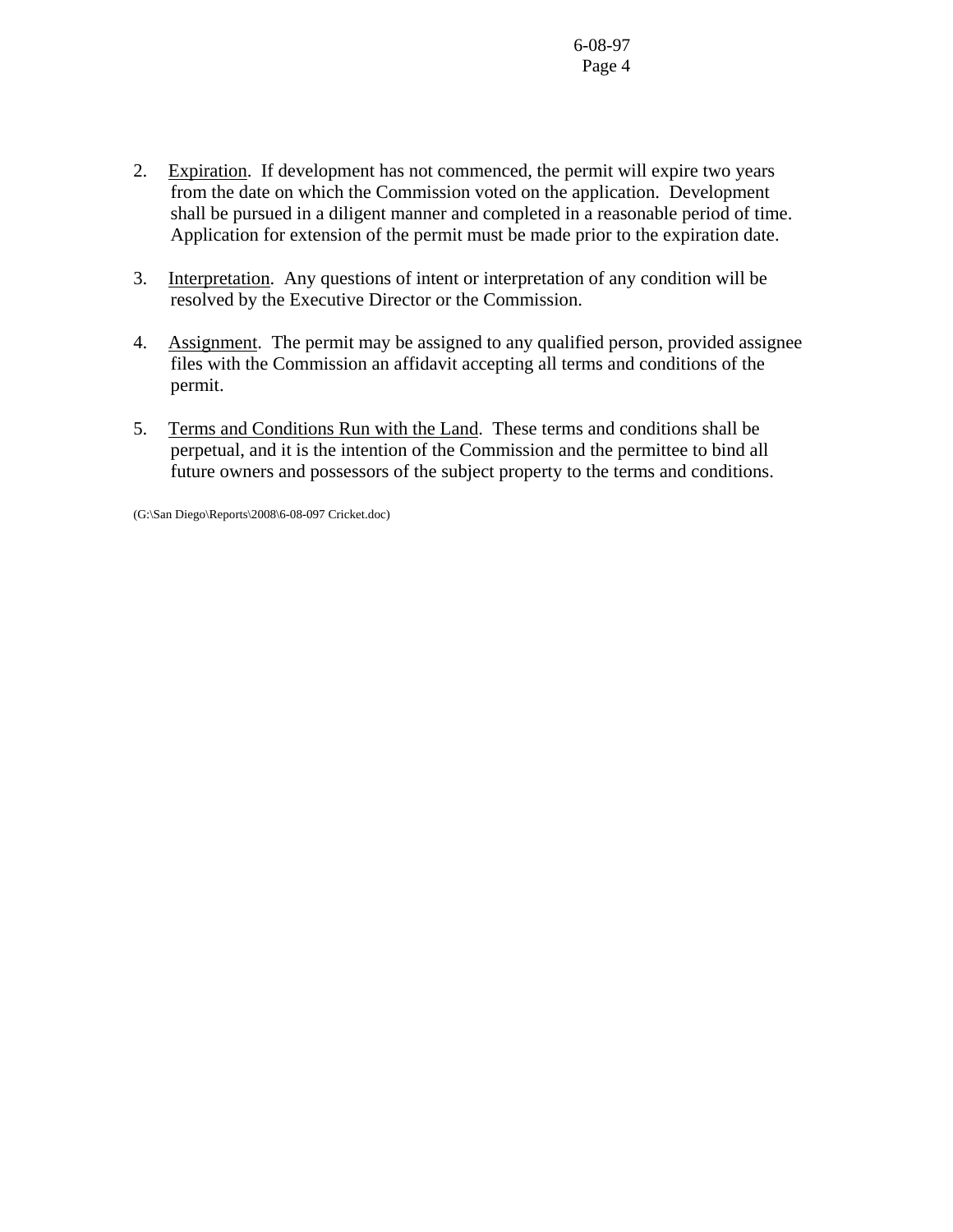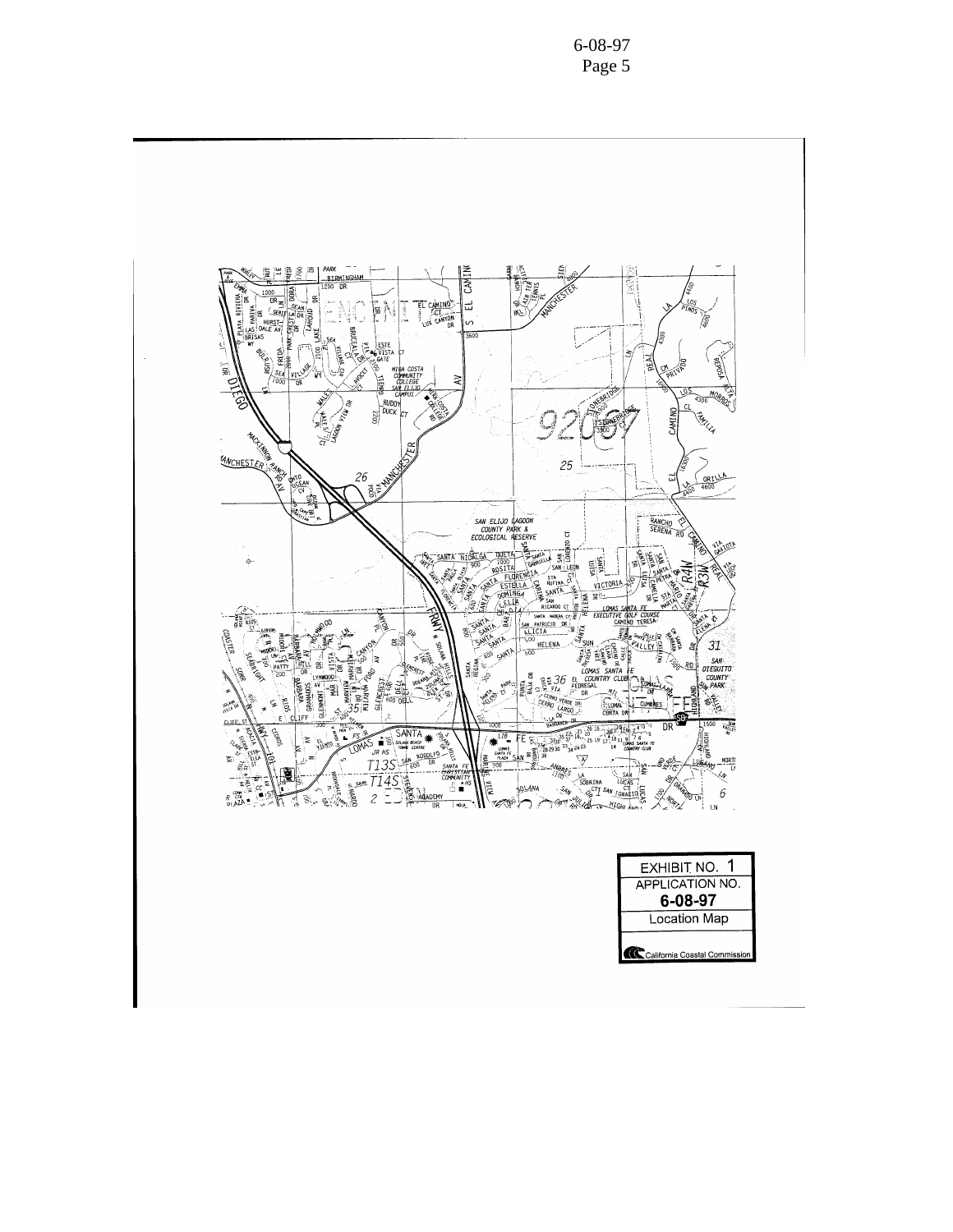